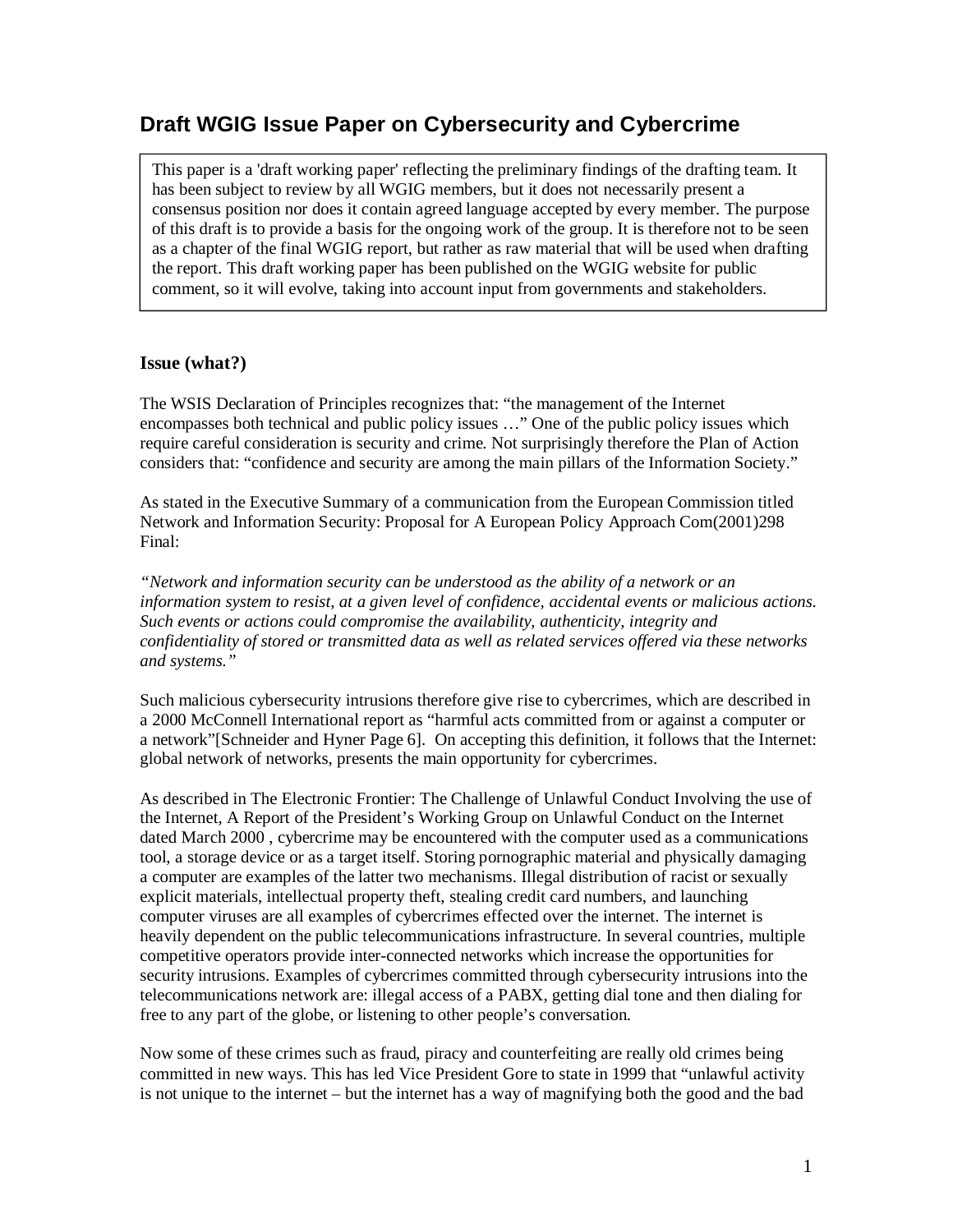in our society … what we need to do is to find new answers to old crimes." Some people do not consider such offences to be 'cybercrimes' because they say it is like using a mobile phone in the course of a robbery and that does not make it a mobile phone offence! However, some are distinctly new types of crimes such as hacking and the release of viruses into the network. Schneider and Hyner observed that "the scale, scope and complexity of these problems …. seem to trigger and propel the growth of an array on new institutional arrangements and governance structures geared to deal with these kinds of security issues." However, the lack of effective coordination remains a challenge.

Another issue concerns the difficulty in detecting and prosecuting most offences committed in a global network. Criminal law is generally limited to the jurisdiction of the state. For example, the Computer Fraud and Abuse Act was created in the Unites Sates in1986 in response to increasing cybercrime, while corresponding legislation was enacted in the United Kingdom by way of the Computer Misuse Act 1990. These statutes have improved the body of law available to deal with cybercrime. Collecting evidence from, and extraditing offenders from other states still remains a significant legal challenge. The Council of Europe Convention on Cybercrime is intended to harmonize laws across states and provide for greater international cooperation in this area. Governments must therefore develop new expertise to deal with these new and complex issues.

Cybersecurity and cybercrime are huge problems. Generally they "compromise the availability, authenticity, integrity and confidentiality of stored or transmitted data as well as related services offered via these networks and systems." Specifically, these activities cost billions of dollars in losses to firms, undermine consumer confidence in e-commerce, damage people's lives and reputation through privacy intrusions and threaten to disturb the stable and secure functioning of the Internet.

# **Attribution to category / ies**

Stable and Secure Functioning of the Internet.

### **Assessment of risks and problems: what works, what doesn't, where are the risks?**

A PricewaterhouseCoopers 2001 survey found that of 3400 European organizations, some 43% expects "that cybercrime would be the biggest and most dangerous form of criminal activity in the future." [IT Governance 2nd edition by Alan Calder and Steve Watkins]. In addition to the estimates lost to cybercrime, there are even greater estimates of ecommerce business not conducted because of lack of consumer trust in on-line transactions. So how are the stakeholders addressing this problem?

It must first be recognized that cybersecurity is a moving target. New technologies are being regularly introduced bringing both new benefits as well as facilitating new techniques for criminal action.

Well informed Government policy initiatives and upgraded laws are in many ways effective but take time which is not available in the internet environment. Consequently, greater reliance is placed on the use of security technology to prevent and/or detect violations. The ITU has defined several security standards such as Recommendation X805. According to the ITU, standards which helps to protect the different layers of the telecommunications infrastructure also helps to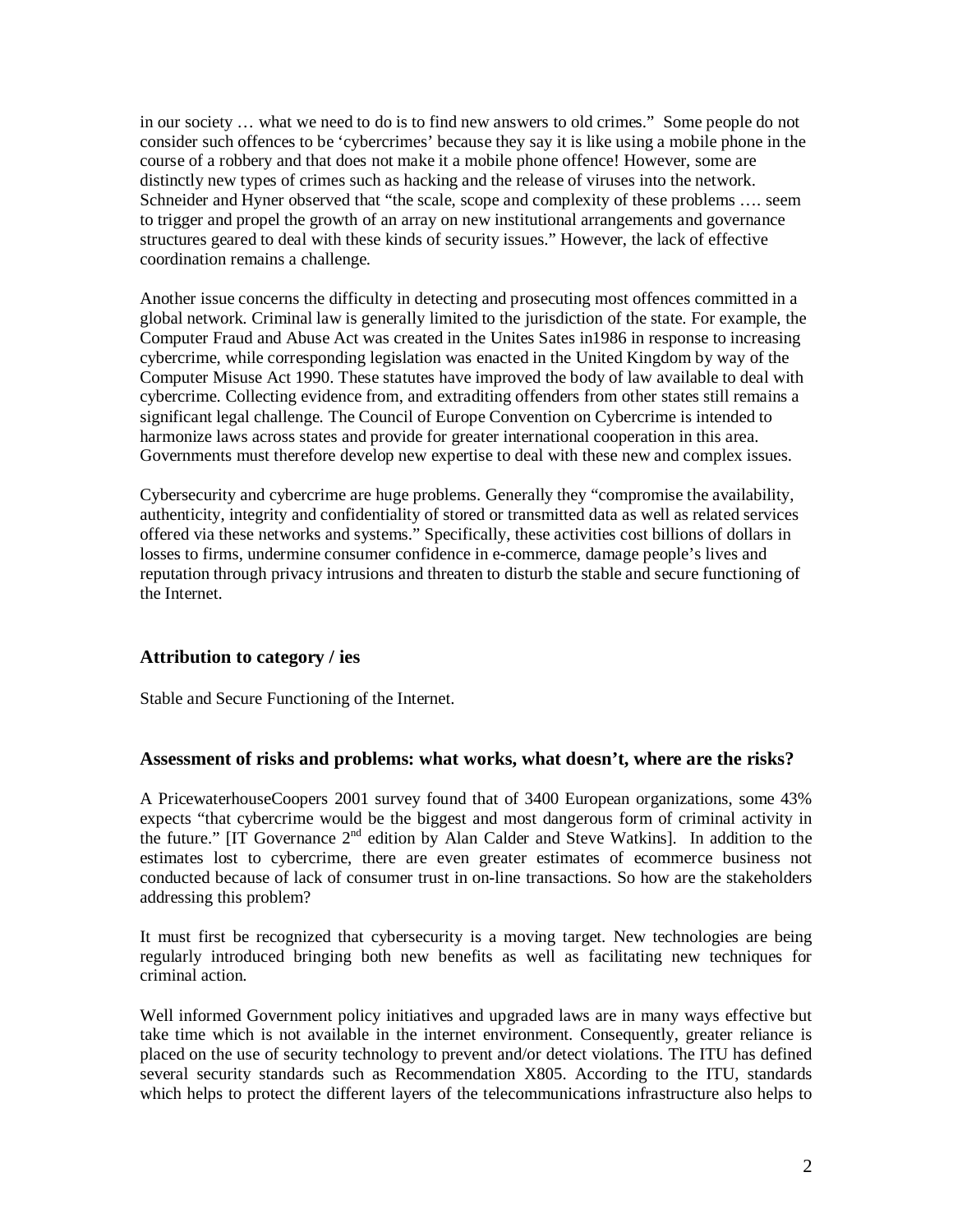protect content in the "services layer". In addition, the private sector has developed firewalls, encryption, filtering, optical holograms and magnetic strips to help combat this problem on the internet. Additional tools under consideration include authenticated directories and frameworks for the exchange of authenticated directory information which would facilitate tracking perpetrators of cybercrimes. In addition, it is important that law enforcement officers are provided with the sophisticated tools necessary to function in this high tech environment, and are properly trained. It must be remembered that detection and prosecution works, provided the evidence is clear and the laws do not encounter jurisdictional difficulties.

Nevertheless, one of the most effective tools in the fight against cybercrime lies in the education and awareness of users of computers and networks.

Now what doesn't work?

As suggested above, the costs of cybersecurity failure can be very high. The dependency of modern business and government on the internet is close to being absolute, therefore any risk of confidentiality, integrity or availability failures of the network is unacceptable. The challenges faced in the information society are therefore broadly technical, legal, commercial and social.

As already mentioned, technical innovations are equally exploited by criminals. The challenge therefore is to implement technical solutions which limit the opportunity for criminal exploitation.

Legal challenges relate to search and seizure of data in a computer, decryption of illegally encrypted data, the quality ofevidence generally and jurisdiction as mentioned above.

The matter of regulation of the internet is a continuing debate. Self-regulation is consistent with the general trend in Government and private sector in the US while Europe tends to prefer some measure of regulation. Directive 95/94 of the European Union: the Privacy Directive, coupled with the US/EU Safe Harbour agreement clearly demonstrates these differences. In the US, it would appear that greater protection is afforded 'freedom of information' than individual privacy. As a result, personal information tends to be relatively easy to access and mis-use of such information or the proper use of erroneous information can cause untold difficulties for the affected individual. However, privacy is much better protected in Europe.

It is noted that on both sides of the Atlantic there is the need to minimize conflicting privacy and security obligations on users and business while accommodating and not impeding effective criminal investigation and prosecution.

However no one tool can be expected to secure a network as extensive and complex as the internet, nor the information carried or stored on it. McConnell International www.mcconnellinternational.com discourages reliance on law and recommends focus on people, processes and technology.

# **Actors (who, with whom?)**

In cybersecurity and cybercrime the relevant stakeholders are Government, private sector, civil society and international organizations.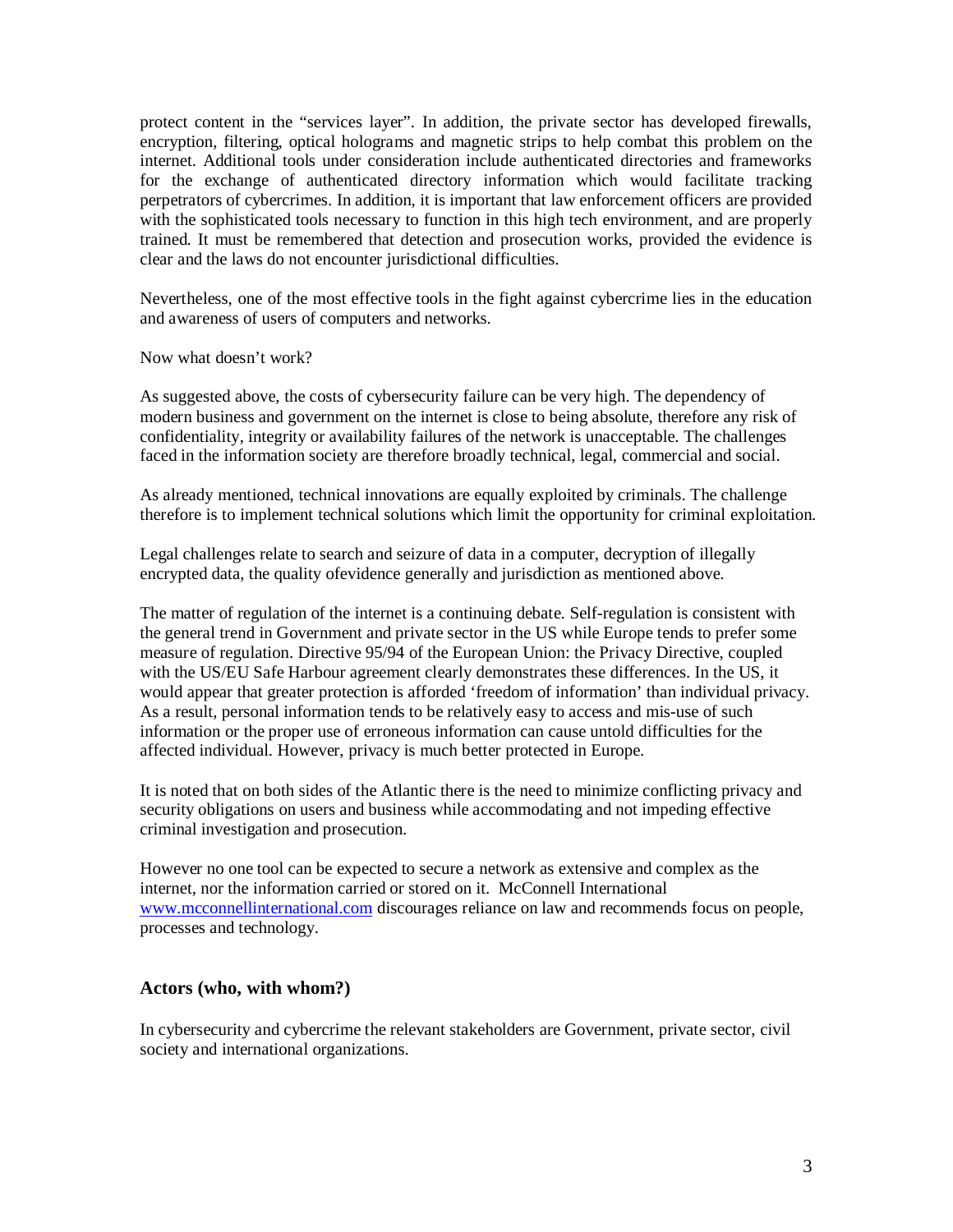#### **Government**

Governments have full responsibility for the maintenance of law and order within their borders. In Western democracies, the powers of Government are separately located in the administrative, the legislature, and the judiciary arms. So while the administration is responsible for the overall policy that determines Governments strategy and action, the legislature makes the laws while the judiciary independently interprets the law and determines guilt or innocence. One of the administrative functions of Government, however, is the enforcement of the law which is executed through the police and other law enforcement agencies. But even in this area the policy of the US Government to promote self-regulation is evident in a Report of the President's Working Group on Unlawful Conduct on the Internet dated March 2000 which states that:

"*Consistent with the Administration's overall e-commerce policy, the private sector has a critical role to play in ensuring a safe and secure online environment. The distributed, networked, and decentralized nature of the Internet now means that the "rules of the road" must be global, flexible, effective, and readily adaptable to technological change. In particular, the private sector must take the lead in areas such as the design of new technologies to protect children online, self-regulatory consumer protection initiatives, and coordination and cooperation with law enforcement authorities."* [The Electronic Frontier: The Challenge of Unlawful Conduct Involving the use of the Internet]

While placing this emphasis on the role of the private sector, the US Government has nevertheless enhanced its legal and technological surveillance strategies in the face of terrorists threats after September 11, 2001.

However, other countries and stakeholders think that the role of the private sector should be tempered with adequate respect for the public interest, as defined by laws, governments and citizens. It must be ensured that efforts to survey the Internet and combat cybercrime are not bound to the private interests of specific groups or countries, but contemplate the rights of all peoples and of the global community of individual Internet users.

#### Private sector

Private sector interests are normally vested in a variety of trade associations.

Schneider and Hyner conducted some on-line research which shows the Information Technology Association of America (ITAA) www.itaa.org is the leading actor in the IT sector in the US with "over 380 corporate members". "The Association plays the leading role in issues of IT industry concern including information security." [The Global Governance of Cybercrime: Issue Space and the Transnational Policy Network March 2003]

Another strong private sector actor is the World Information Technology and Services Alliance (WITSA) www.witsa.org. Founded in 1971, this global alliance of information technology associations represents some 90% of the world's IT market. Their web site informs that they play an active advocacy role in international public policy issues, encouraging cross-industry and Government co-operation to, among other things, enhance information security. WITSA asserts that the internet must be protected at the international, regional, national and individual level, and publishes some principles to guide the development of future policy.

As in the case of the US Government, its private sector strongly supports self-regulation. More importantly however the private sector is constantly researching and pursuing the development of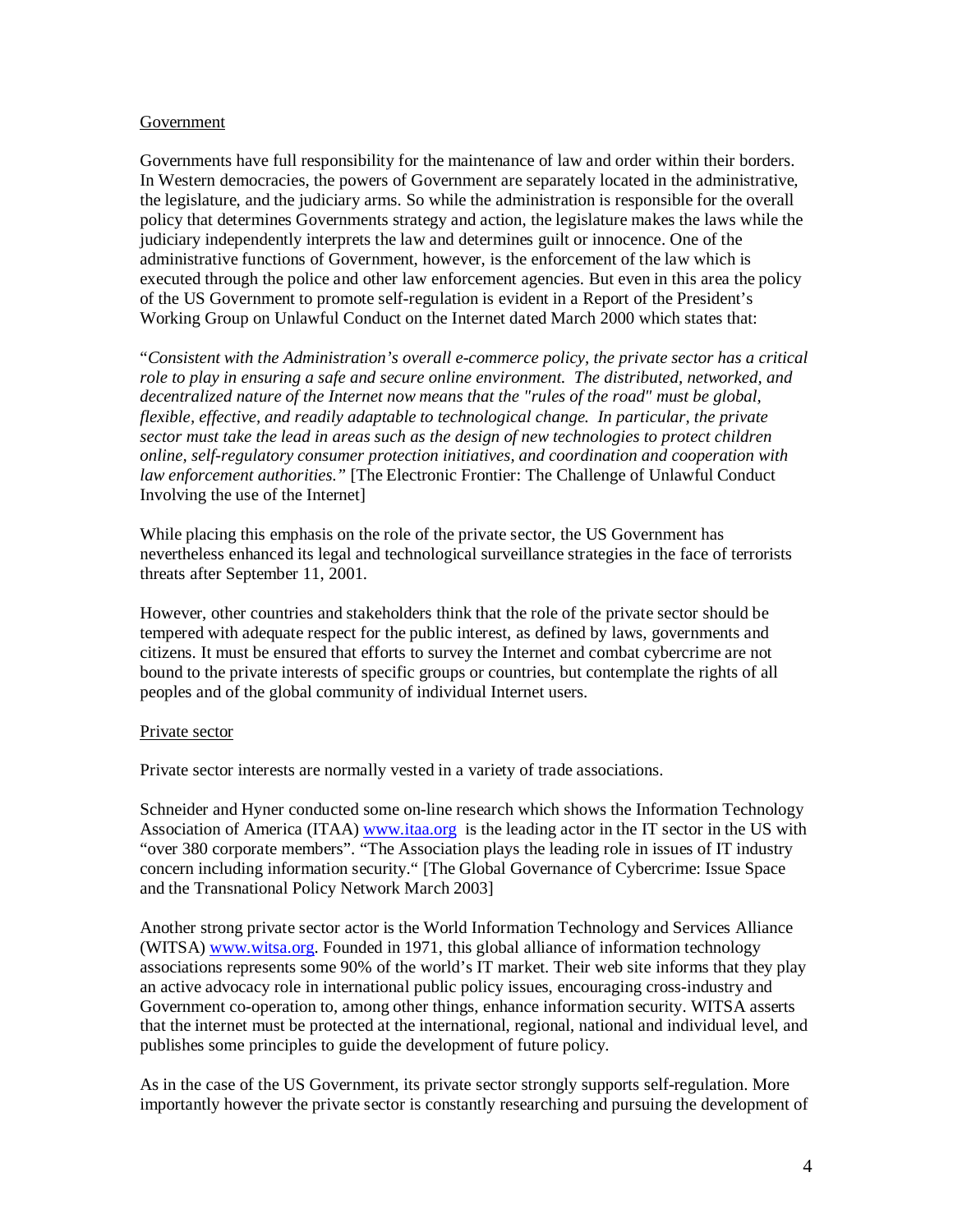innovative technologies and delivering hardware and software solutions that help to detect and prevent certain cybercrimes.

# Civil Society

The Centre for Civil Society (CCS) of the London School of Economics www.lse.ac.uk defines civil society in part as: *"the arena of uncoerced collective action around shared interests, purposes and values…."* Civil society is the term used to represent the variety of organizations working alongside Government and the private sector to ensure progress in areas such as human rights, democracy and sustainable development. However, such groups are known for their skill in attracting public attention in their efforts to influence decision makers. For example www.statewatch.org/news/oct00/06cyber.htm reported in October 2000 that **"**Members of the Global Internet Liberty Campaign (GILC) today (18 October) urged the Council of Europe to reconsider a draft treaty on "Cyber Crime." The international coalition of civil liberties and human rights organizations said the proposal posed a threat to free speech and privacy on the Internet." Another group, Privacy International, considers that while Governments appear to be trying to combat cybercrime they are in fact pursuing surveillance and control of the Internet.

### International Organizations:

There is no exact equivalent of the above mentioned arms of Government in the international sphere. However there are international forums in which Governments can debate and agree treaties and conventions which may have the force of law if ratified into the domestic law of the state. The UN, WIPO, ITU, OECD, APEC, the Hague Conference on International Private Law, the European Commission and the Council of Europe are some of the inter-governmental organizations playing a role in the development of policies and legal guidelines aimed at curtailing cybercrime.

The Council of Europe, as mentioned earlier, developed a Convention on Cybercrime in 2001 which provides for the harmonization of the laws of its 43 member nations as well as those additional states which choose to sign the Convention. The Convention also provides for the criminalization of harmful acts against 'computer networks'. President Bush has recommended, and the ITAA has urged the US Senate to ratify this Convention despite some remaining concerns of civil society.

# **Forums (where, when?)**

Cybersecurity and cybercrime issues are being discussed in a wide range of forums covering all stakeholders. Some of these forums, such as ICANN and WIPO, function in specific narrow areas while the others operate with a much wider and possibly unlimited scope.

In Western democracies, the work of Government is effectively open to the public on an on-going basis.

IGO's discussing cybersecurity and cybercrime include ITU www.itu.org, APEC www.apecsec.org.sg and the OECD www.oecd.org. The 186 member ITU, with some 650 private sector members, has as one of its goals: "to promote the extension of the benefits of the new telecommunications technologies to all the worlds inhabitants;" while the 21 member APEC is "the premier forum for facilitating economic growth, cooperation, trade and investment in the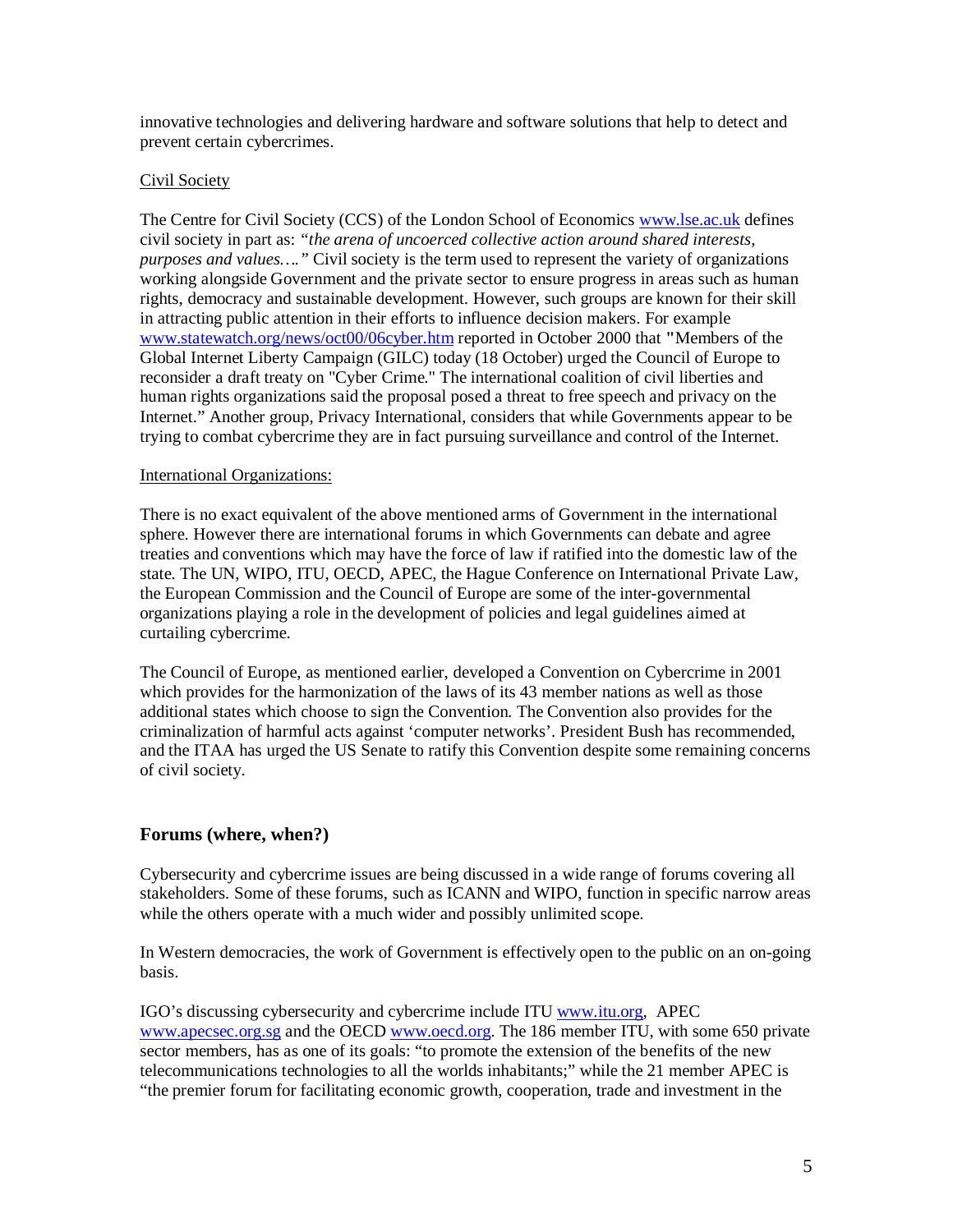Asia-Pacific region". The OECD, on the other hand, with 30 high income member countries and "relationships with some 70 countries, NGO's and civil society (it) has a global reach".

ICANN's www.icann.org main concern is with the DNS and IP address management. Both of these areas have security implications for internet users and therefore ICANN's broad membership forum also addresses cybersecurity issues. Similarly, the ITU's work in standards, training and capacity building also covers cybersecurity issues which are problematic on the software driven telecommunications infrastructure and emerging NGN. Both ICANN and the ITU conducts regional seminars in this area.

Concern over the 'digital divide', the UN established to ICT Task Force www.icttaskforce.org in November 2000 with a mandate which includes to: "open and broaden the international approach to setting standards, regulatory frameworks and governance mechanisms for ICT-related activities, including in areas such as Internet name assignments, privacy, cyber-crime and commercial and financial transactions." The Task Force meets in different countries on a regular basis.

The Council of Europe is the oldest political organization in Europe. Participation in its meetings is by Foreign Ministers and Parliamentarians from its 46 member states.

With respect to the private sector, as the ITAA is a member of the more globally represented association WITSA, more attention will be paid to the WITSA forum. WITSA arranges regular meetings both for its members as well as for the general public.

Civil society meetings attract very wide participation, generally according to the special interests of the group whether trade unions, consumers, church etc. These NGO's have demonstrated remarkable skill in networking and influencing the public through effective use of the internet and the media generally. Also, the fight against cybercrime and its potential damaging effects on online liberties are the subject of heated debate in countless on-line groups and forums.

The internet is a rapidly changing technology driving a rapidly changing market place with emerging and converging applications embracing and affecting all stakeholders. The need for wide participation and regular if not constant dialogue on cybersecurity and cybercrime is clear. In the final analysis, the effectiveness of the dialogue will be seen in the decisions made and the implementation of those decisions in the interest of the global community.

## **Governance mechanisms (how?)**

(a) who participates

(b) nature of decisions

The range of cybersecurity and cybercrime issues being debated includes Government policy, law and regulation, technology, standards and public awareness. These issues are covered at the national, regional and international levels, with some measure of participation by all stakeholders. However, when it comes to decision making, participation appears to be restricted to the members of the respective special interest group. These selected decision areas are more closely associated with stakeholders as follows:

- Setting public policy Intergovernmental organizations and Government
- Setting standards Intergovernmental organizations and Private sector
- Crafting laws Intergovernmental organizations and Government
- Law enforcement Government